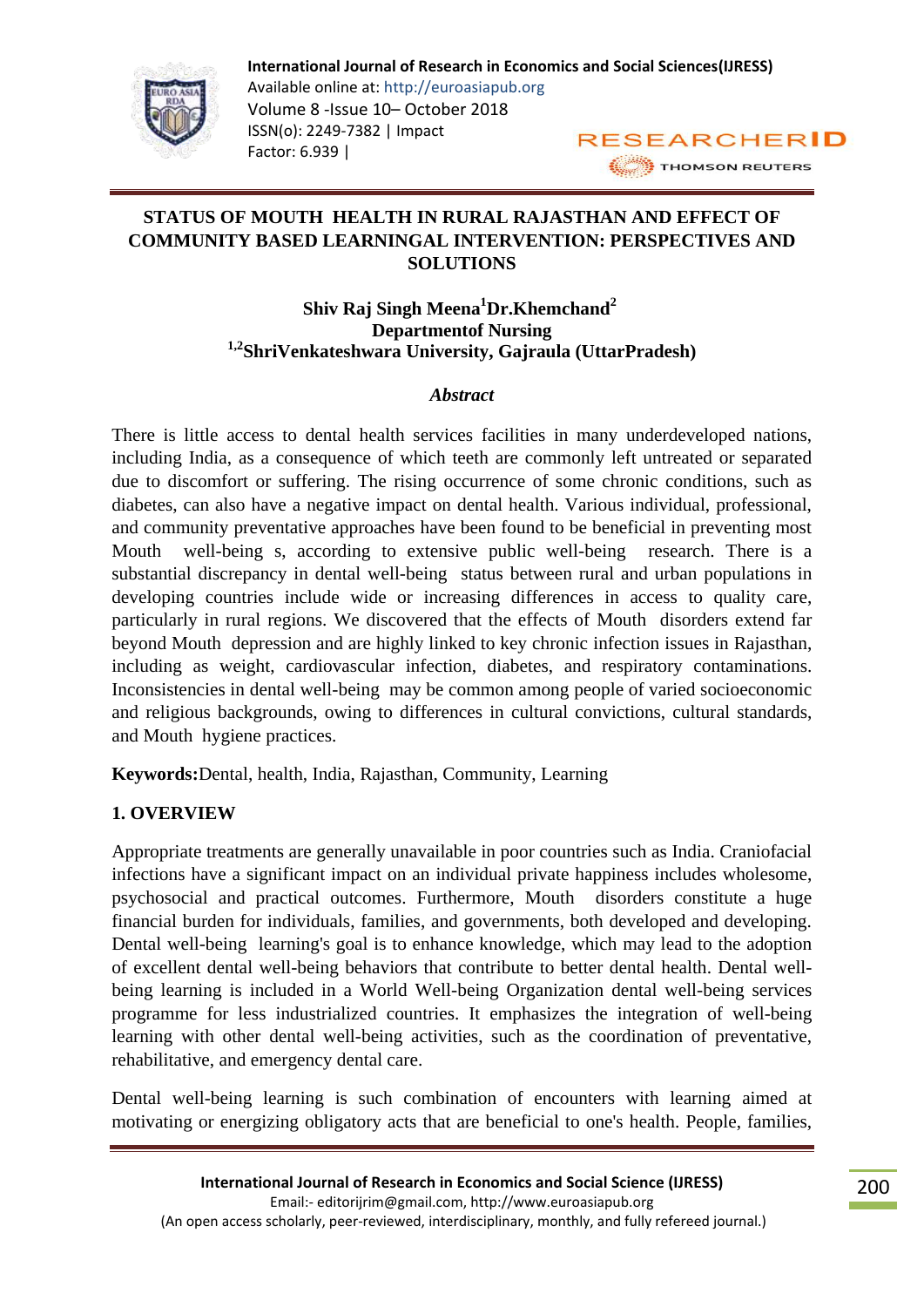

institutions, and communities may be involved in these activities or practices. As a consequence, well-being learning may include instructional interventions of child, parents, strategy producers, as well aswell-being services providers. This wasproper documented in dentistry or different health-related fields which having properwell-being information and understanding does not automatically result in appealing well-being practices. Treatments and treatments for all Mouth infections are commonly available in industrialized and developing countries, although they can be costly and not always present. Many people lack access to care, as well as insurance or accounts to pay for it.

Dental well-being is seen as an important aspect of overall health. Dental well-being is defined by the (WHO) as "a state in which a person is free of endless oro-facial discomfort, Mouth bruising or cancer, craniofacial imperfections such as Mouth clefts, gum infections, dental decay, tooth loss, or any other issue affecting oro-dental tissues." Mouth disorders have far-reaching consequences that extend beyond Mouth depression and are significantly linked to major chronic infection issues in Rajasthan, such as obesity, cardiovascular infection, diabetes, and respiratory contaminations. [1]

## **2. RURAL INDIA'S DENTAL WELL-BEING STATUS**

Regular preventive dental care is vital for preserving general well-being and life quality, since it helps to prevent disorders like diabetes and heart infection. Rural regions, on the other hand, frequently lack proper dental well-being services and hence miss out on the benefits of excellent dental health. Various variables were identified as contributing to rural India's dental well-being challenges:

- Dental care Due to geographic isolation and workforce difficulties, many rural communities lack access to dental well-being providers.
- Fluoridation of water sources Fluoridated water systems are sometimes prohibitively expensive in rural regions.

• Dental well-being literacy - According to a 2009 study, well-being literacy is lower in rural regions. Poor dental well-being literacy can lead to poor Mouth hygiene as well as problems accessing the dental well-being system. In addition, according to a 2016 survey, rural populations with low wellbeing literacy a higher chance of consume sugar-sweetened beverages and are more susceptible to dental caries. Tobacco that does not produce smoke usage (13.8 percent of elderly in non-metro regions vs. 5.9 percent of elderly in big metro regions). Both of these factors can lead to dental wellbeing issues.

• Tobacco usage –smoking Cigarette is more common in rural regions than in urban regions (27.7% of elderly in non-metro regions vs. 20.3 percent of individuals in big metro regions), and it is also more frequent in rural regions than in urban ones.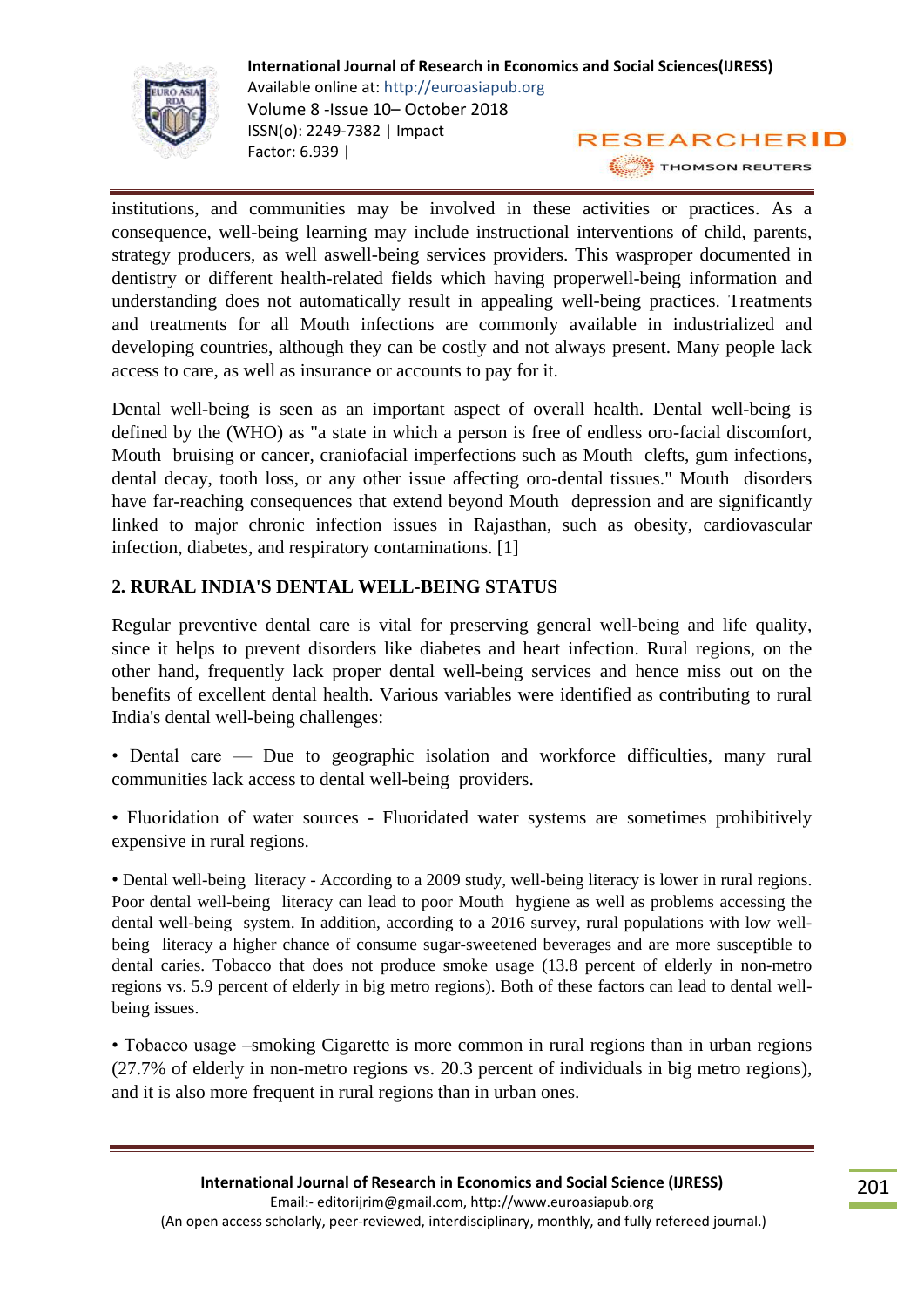

This document describes and highlights the device available to assist rural well-being services practitioners and others in increasing access to dental well-being services for elderly and children in rural regions.

 $[2] [3]$ 

# **3. THE EFFECTS OF BAD DENTAL HEALTH**

Mouth infection was an impact on both the individual and the community (pain, discomfort, and a reduction in overall well-bein gand life quality) (through economic costs and Wellbeing system). Mouth well-being sis frequent in India, includes over 25% of elderly suffering from untreated dental decay and tooth decay being five times more common among children than asthma. Mouth disorders are the second most expensive infection group to treat, and they are linked to poor general well-being (after cardiovascular infection). Mouth well-being is a critical indicator of disadvantage, with persons on low incomes, some aboriginal, elderly persons who are reliant and rural dwellers, People of the Torres Strait Islands and individual includes disabilities experiencing higher occurrence of Mouth infection. Dental well-being is a requirement for overall health. Dental well-being is essential for general health, happiness, and life quality. People with a healthy Mouth may eat, speak, and socialize without experiencing pain, discomfort, or humiliation. Mouth infection has an influence not only on the person (via discomfort and pain) and the larger impact on its general well-being and life quality, but also on the community as whole, by the health-care system and connected amounts. [4]

#### **4. INDIA'S DENTAL WELL-BEING PROMOTION FOR CHILDREN**

In impoverished nations, a high number of children die each year from preventable infections due to a lack of resources, which prevents them from receiving a basic package of preventative well-being services. As a consequence of the fiscal constraints, reestablishing decayed teeth remains out of reach for many countries, implying that over 90% of caries remains untreated. This necessitates a combined Mouth and general well-being cure strategy. To effectively enhance the population's dental health, a broad-based well-being promotion strategy based on the shared risk factor approach should be devised. [5] Mouth well-being is a single of most common chronic disorders and a single of most expensive to cure. Despite the fact that dental wellbeing is regarded as a basic human right, disparities in dental well-being continue to exist. Despite the fact that dental heal this seen as a fundamental human right, disparities in dental well-being continue to exist. Mouth problems affect children's personal happiness by causing pain, intermittent infections, feeding difficulties, sleeping difficulties, Visits to hospitals and dentists in an emergency, inadequate nutrition, and incorrect development and growth. Dental caries has a social as well as a psychological impact on children. Furthermore, addressing dental care in children is expensive due not only to the direct costs of treatment but also to the indirect expenditures, such as the time taken off by the guardians to take the child to the dentist.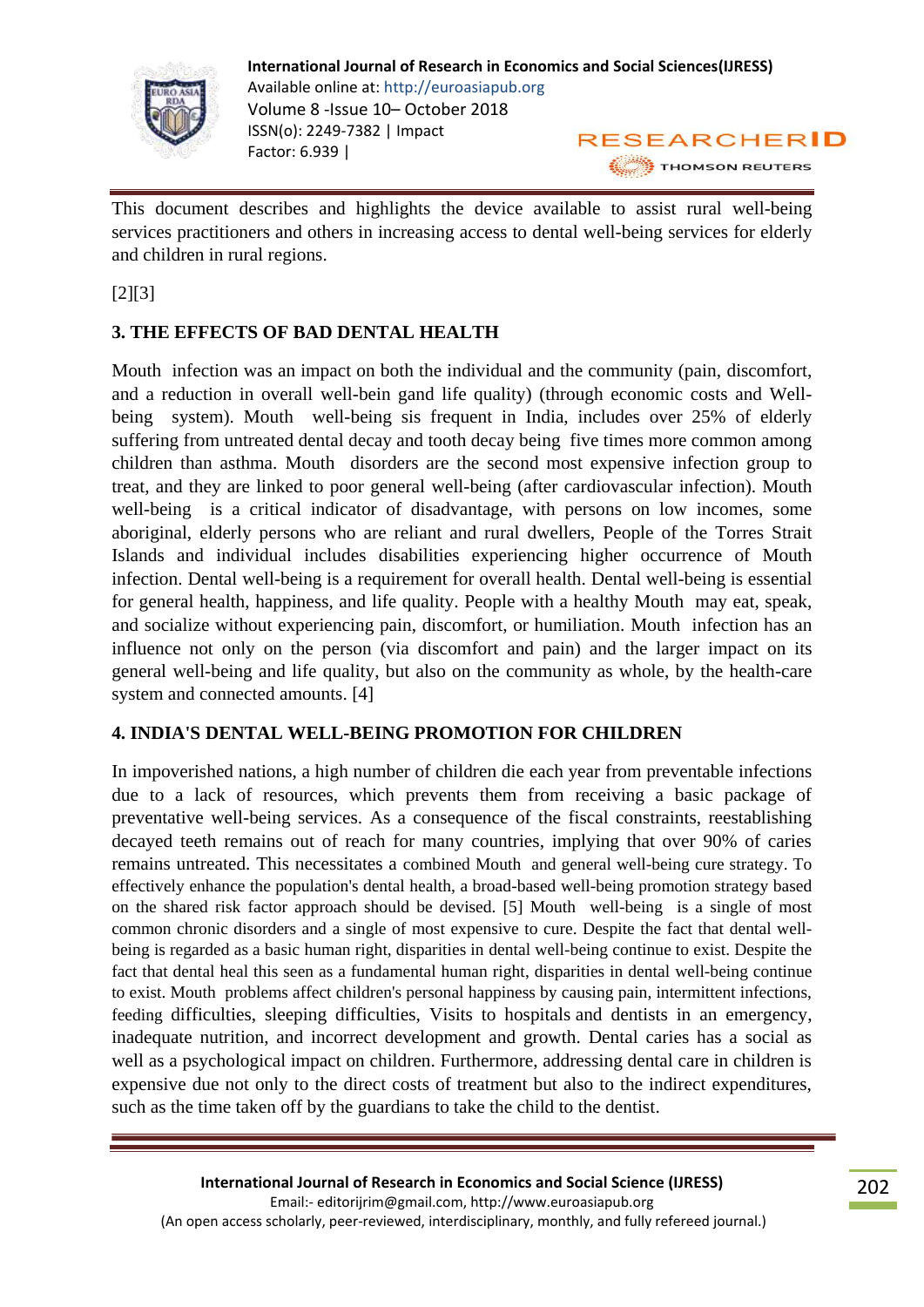

#### **DENTAL WELL-BEING AWARENESS, ATTITUDE AS WELL ASWELL-BEING PRACTICES**

Mouth hygiene includes burning and flattening teeth to prevent decay and gum infection. A healthy Mouth includes more than just healthy teeth. The WHO defines great dental wellbeing as: no chronic discomfort in the Mouth or face, no Mouth cancer, no Mouth lesions, no birth deformities such as congenital and taste-related fissures, no periodontal infection (gum infection), no tooth decay, and no tooth loss.

Depending on the situation, systemic disorders might impair dental health. Dental well-being research should be interdisciplinary and integrated into holistic well-being practices. Comprehensive well-being services require medical and dental practitioners to collaborate. Doctors and nurses are vital in the advancement of dental health. In child well-being clinics, doctors often meet children and their families, providing opportunity to improve dental health. Greater public awareness of dental registration may help early analyses.

The whole population should have access to information regarding Mouth well-being s, risk factors, and ways to avoid them. An unhealthy attitude may be transformed into a healthy one with the proper use of the measures supplied and motivation provided. Increasing community understanding of well-being progress and the influence of self-empowering ways on wellbeing cure is surely a single of preventative tactics. Expertise, working conditions, and attitudes might all be obstacles to dental well-being preventative care providers.

Physicians, nurses, and other non-dentists may help alleviate this problem by preparing for dental well-being issues. The underserved and powerless population is inextricably related to well-being services professionals, particularly family and community well-being workers. As a general rule, they may improve their understanding of dental well-being by increasing their awareness and learning. To ensure that any clinical preventive care, such as dental preventative services, can be provided, practitioners can recognize possible risk factors such as lifestyle, ethnicity, and well-being status, as well as social aspects associated to risk from dental well-being status. They are also capable of spotting issues in the well-being services industry.

### **In rural India, a model for infant and child dental well-being promotion has been developed.**

In Rural India, the model for Infant and Child Dental well-being Promotion can include activities tailored to certain age groups. Based on the age divisions, the programme for children up to the age of six years can be divided into three age categories. [6].

#### **0–2 Years (Age Group)**

In India, community well-being workers maintain constant touch with families to provide routine vaccines, well-being services, and government assistance. It is possible to start an upstream approach to educate these workers (using audiovisual device) so that the information reaches the masses (both verbally and in print). These community well-being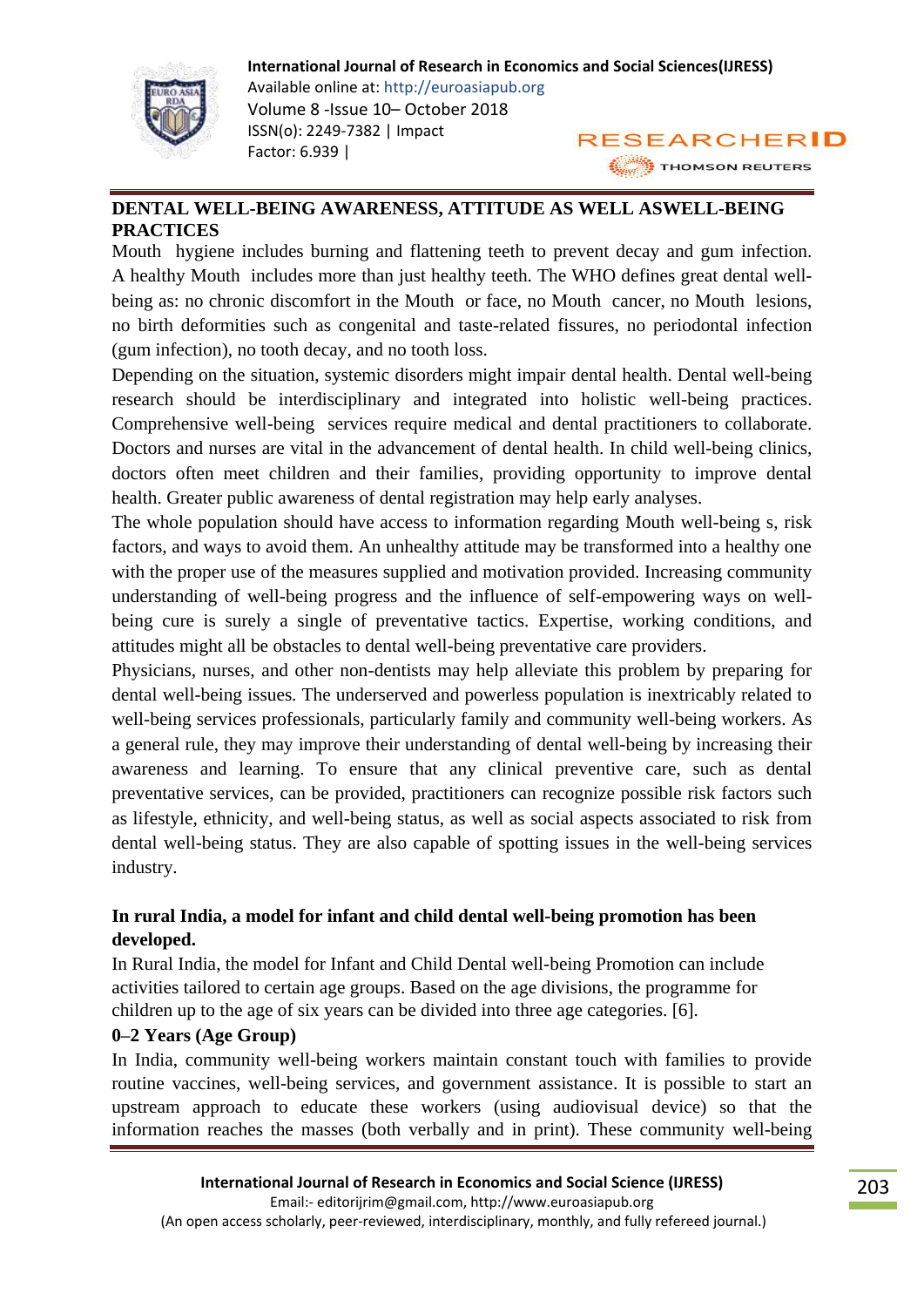

workers also have access to all children's medical records, which can be quite useful.

### **2 to 3 years of age**

During this time, most children will have completed their primary dentition and will be in the best position to benefit from six monthly fluoride varnish applications (twice during the year). Parents can be assisted in bringing their children to Anganwadi branches or basic wellbeing services clinics for fluoride varnish application programmes by community well-being workers.

### **3–6 years old and 6–16 years old are the two age groups.**

The school and preschool programmes could include a combination of the previously mentioned "Mid-Day-Meals Scheme," which is mandatory in all public schools across the country, and two parts (tooth brushing and hand-washing) of India's "Fit for School" programme.[7]

## **5. DENTAL AND DENTAL WELL-BEING SERVICES UTILIZATION AMONG RAJASTHAN'S RURAL POPULATION**

In developing nations like India, access to dental well-being services in rural regions is limited, and the availability of dental well-being services is also limited. Almost no inquiries have turned up an example of the utilization of dental well-being services. The rising occurrence of Mouth disorders such as periodontal infection and dental caries reflects the changing epidemiology of dental health. Mouth indications of HIV or AIDS, Mouth cancer, and dental damage, for example, are all projected to rise sooner instead of later. In terms of discomfort and impairment of function, lesser usage of dental well-being treatments has a huge impact, as does its impact on personal happiness. In developing countries, dental wellbeing is a neglected subject of study. According to a few recent publications from these regions, dental well-being services are used seldom, and dental appointments are only attempted for symptomatic reasons.

In general, evaluating dental well-being services refers to a patient's ability to obtain or use dental well-being services. The key drivers of access are external variables such as financial ability to pay for care and the availability of a dental personnel. However, in the current circumstances, any discussion of dental well-being services assessment takes into account internal concerns such as language limitations and cultural factors. A number of factors have been identified as having an immediate and atypical impact on the use of dental well-being services.

## **Factors include the following:**

Age, ethnicity, sex, language and learning, as well as the impression of need, tension states, and a sense of defenselessness, are all contributors. Others can include disabilities, treatment costs, transportation, the individual's well-being situation, residence, the dental workforce's attitude, and the convictions and charisma of dental well-being services staff. Various factors that operate as roadblocks to widespread use of dental well-being services are yet unknown. India is a developing country with limited access to dental well-being treatment in rural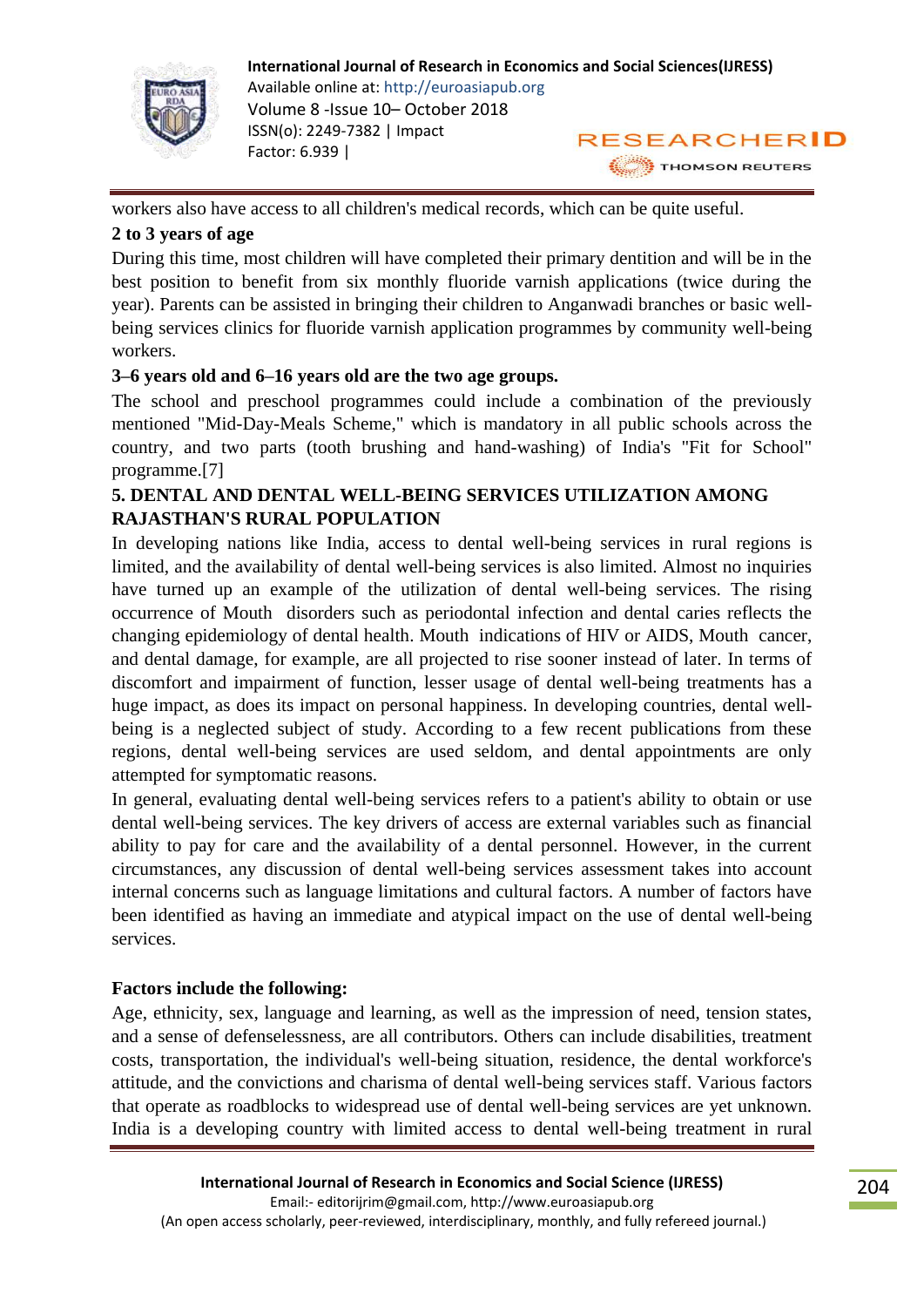

regions. The lack of dental well-being services staff in rural communities, as well as their skewed distribution, has created an anomaly in determining the factors impacting the use of dental well-being services between western Rajasthan rural populations, India.

A vast number of challenges exist for the rural population in terms of improving dental wellbeing services. While lack of access to dental treatment is a single of major challenges, poor service use is another stumbling block impeding rural India's dental well-being reform efforts. Inconsistencies in dental well-being may be common between persons from varied financial and social backgrounds, owing to the differences in cultural standards, cultural convictions and Mouth hygiene practices inherent in Indian culture.

### **Dental well-being Policies' Impact**

Periodontal infections, dental well-being awareness, dental caries and rising incidence of Mouth cancer were selected as the top five challenges for the next five years. Dentists also felt that the current status of dentistry learning in India needed to be reviewed and changed. During the Fourth Conference of the Central Council of Well-being & Family Welfare, aDental well-being Policy was accepted as part of a National Well-being Policy, with nationwide targets for example: I Dental well-being for all (ii) to reduce the incidence of dental caries to less than 30% by 2012;

(iii) By 2012, the number of fluorosis cases in all age categories should be fewer than 4%;

(iv) By 2012, minimize the high occurrence of periodontal infections in the 15+ age group to less than 35 percent;

(v) At the age of 18, 85 percent of people should have all of their teeth;

(vi) Aim for a 50% reduction in toothlessness among people aged 35 to 44 years;

In India, there have been requests for a more firm and uncompromising national dental wellbeing policy. National Dental well-being Policy is required in order to: I promote dental wellbeing through cure; (ii) reduce the burden of Mouth infections; (iii) eliminate taboos, myths, or misconceptions; (iv) close the dental well-being services gap between rural and urban regions; and (v) allocate a specific budget allocation for dental well-being as seen in developed countries. [8]

# **INDIA'S DENTAL WELL-BEING INEQUALITY: PERSPECTIVES AND SOLUTIONS**

Mouth cancer is a single of top ten most common malignancies worldwide, according to the FDI World Dental Federation, and it is becoming more widespread in India as a consequence of rising cigarette and alcohol intake. According to the FDI World Dental Federation, seven out of ten Indian children have untreated dental caries, and about 100 Indian babies with cleft palates are born every day, with the majority of them dying. According to the National Dental well-being Survey of India (2012-16), the occurrence of periodontal infections in the age groups 12, 15, 35-44, and 65-74 years was 57.0 percent, 67.7%, 89.6%, and 79.9%, respectively. In India, the age-standardized incidence of Mouth cancer is 12.6 per 100,000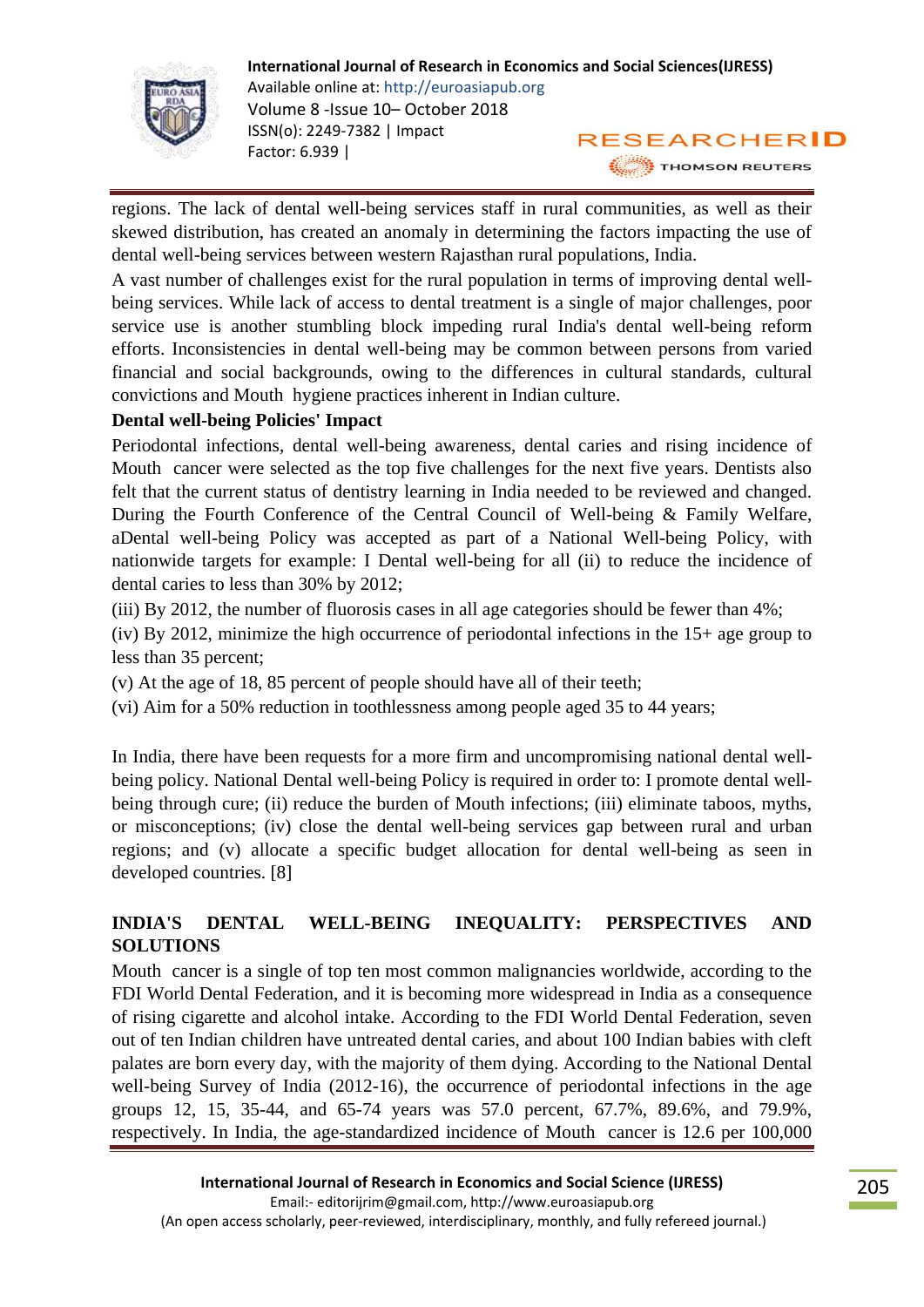

people. In India, 19% of people between the ages of 65 and 74 are toothless.

• Promotion of dental well-being through preventive.

• Establishing a solid national dental well-being policy and allocating a dedicated budget for dental health.

• Increased financing for dental research by the Indian government.

• Taxes on Mouth hygiene items and dental materials should be reduced to make them more accessible to the general public and dentists.

• Dental well-being promotion and cure services are integrated into the general well-being services system.

#### **CONCLUSION**

We conclude that the Dental well-being is seen as a fundamental component of an individual's overall health. Mouth infections are a single of most frequent well-being s worldwide, and they are usually avoidable. Dental caries affects 60-90 percent of schoolchildren and most elderly in developed countries; it is becoming more prevalent in developing countries and is particularly prevalent in Asia and India. Dental caries affect 63.1 percent of 15-year-olds in India, and 80.2 percent of people in the 35-44 age groups, according to the National Dental well-being Survey. Periodontal disorders affect 67.7% of 15-year-olds and up to 89.6% of 35-year-olds. Mouth well-being s limit physical activity in school, at work, and at home, resulting in a substantial number of school and work hours lost each year around the world. Furthermore, the psychosocial effects of chronic disorders typically result in a significant reduction in personal satisfaction. The most practicable methodology is cure at the community or population level. It doesn't matter if it's a school or not, neighborhood, or country, it has the greatest impact on a community or population. A successful community cure programme is a well-planned strategy that foresees the onset of an infection among a group of people. There are a variety of approaches to dealing with dental infection cure, with well-being learning being the most cost-effective.